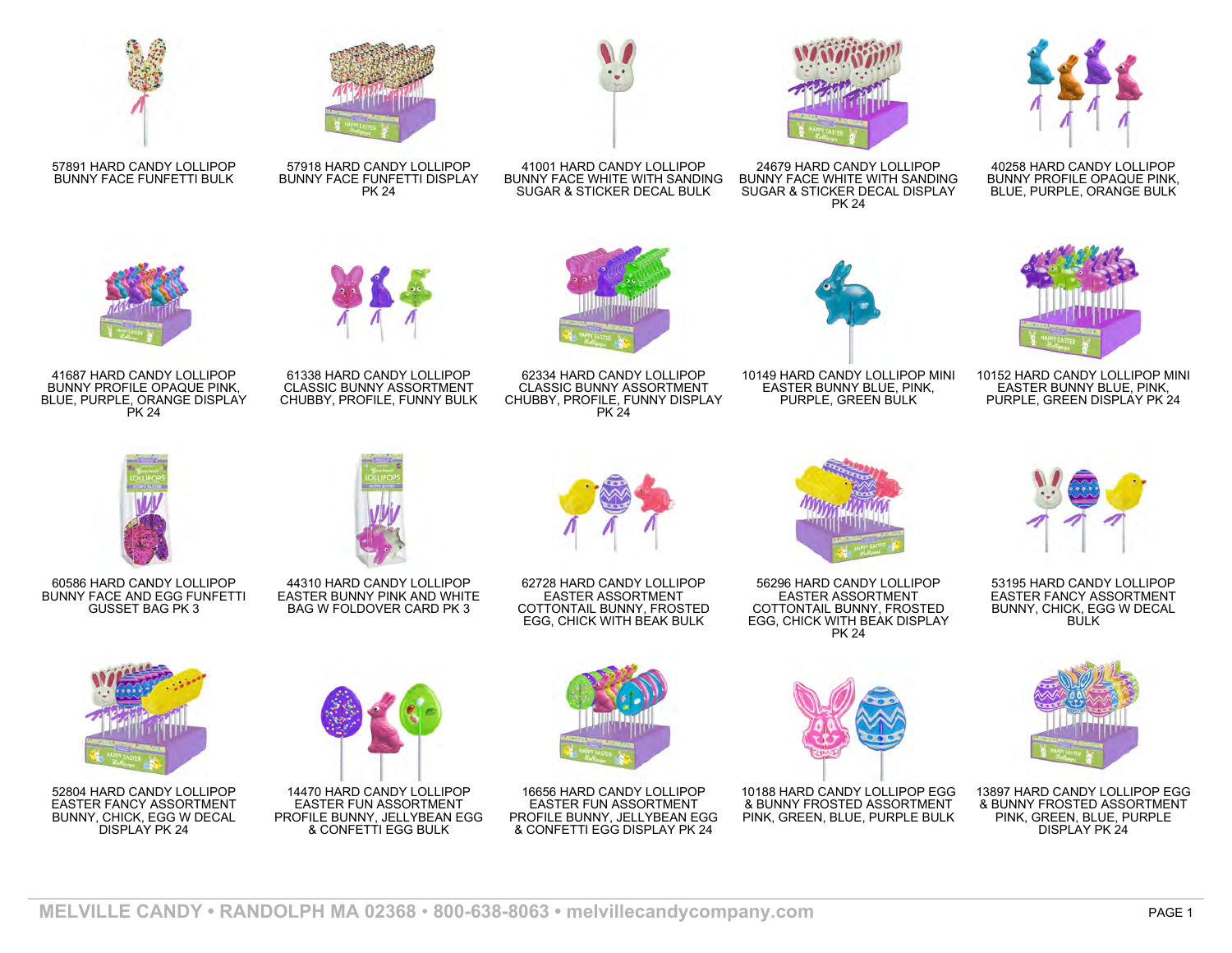

24589 HARD CANDY LOLLIPOP

GREEN BULK

DECAL EASTER EGG BLUE, PINK, 24681 HARD CANDY LOLLIPOP DECAL EASTER EGG BLUE, PINK, GREEN DISPLAY PK 24



10171 HARD CANDY LOLLIPOP EASTER EGG PASTEL CONFETTI **BULK** 



10173 HARD CANDY LOLLIPOP EASTER EGG PASTEL CONFETTI DISPLAY PK 24



10181 HARD CANDY LOLLIPOP EASTER EGG FROSTED PINK, PURPLE, GREEN, YELLOW, ORANGE, BLUE BULK



10183 HARD CANDY LOLLIPOP EASTER EGG FROSTED ASSORTED COLORS DISPLAY PK 24



57847 HARD CANDY LOLLIPOP DINOSAUR EGG SOUR SWIRLS **BULK** 



55372 HARD CANDY LOLLIPOP EGG SOUR SWIRLS WITH SOUR CANDY SPRINKLE DISPLAY PK 24



56238 HARD CANDY LOLLIPOP EGG SOUR SWIRLS WITH SOUR CANDY SPRINKLE BAG W FOLDOVER CARD PK 3



10176 HARD CANDY LOLLIPOP JELLYBEAN EGG BLUE, PINK, GREEN BULK



10178 HARD CANDY LOLLIPOP JELLYBEAN EGG BLUE, PINK, GREEN DISPLAY PK 24





41660 HARD CANDY LOLLIPOP SPRING SHEEP LAMB BLUE, PINK, YELLOW BULK



52198 HARD CANDY LOLLIPOP JELLYBEAN EGG PINK, BLUE AND PURPLE GUSSET BAG WITH CARD BASE PK 3

41668 HARD CANDY LOLLIPOP SPRING SHEEP LAMB BLUE, PINK, YELLOW DISPLAY PK 24



53197 HARD CANDY W CHOC DIP CHOCOLATE DIPPED EGG CONFETTI BULK

44649 HARD CANDY LOLLIPOP SWEET SPRING ASSORTMENT **BULK** 



53196 HARD CANDY W CHOC DIP CHOCOLATE DIPPED EGG CONFETTI DISPLAY PK 24



60762 HARD CANDY W CHOC DIP CHOCOLATE DIPPED EGG CONFETTI GUSSET BAG PK 3



46093 HARD CANDY LOLLIPOP SWEET SPRING ASSORTMENT DISPLAY PK 24



10216 HARD CANDY LOLLIPOP SPRING CRITTERS ASSORTMENT LADYBUG, DRAGONFLY, BUMBLE BEE BULK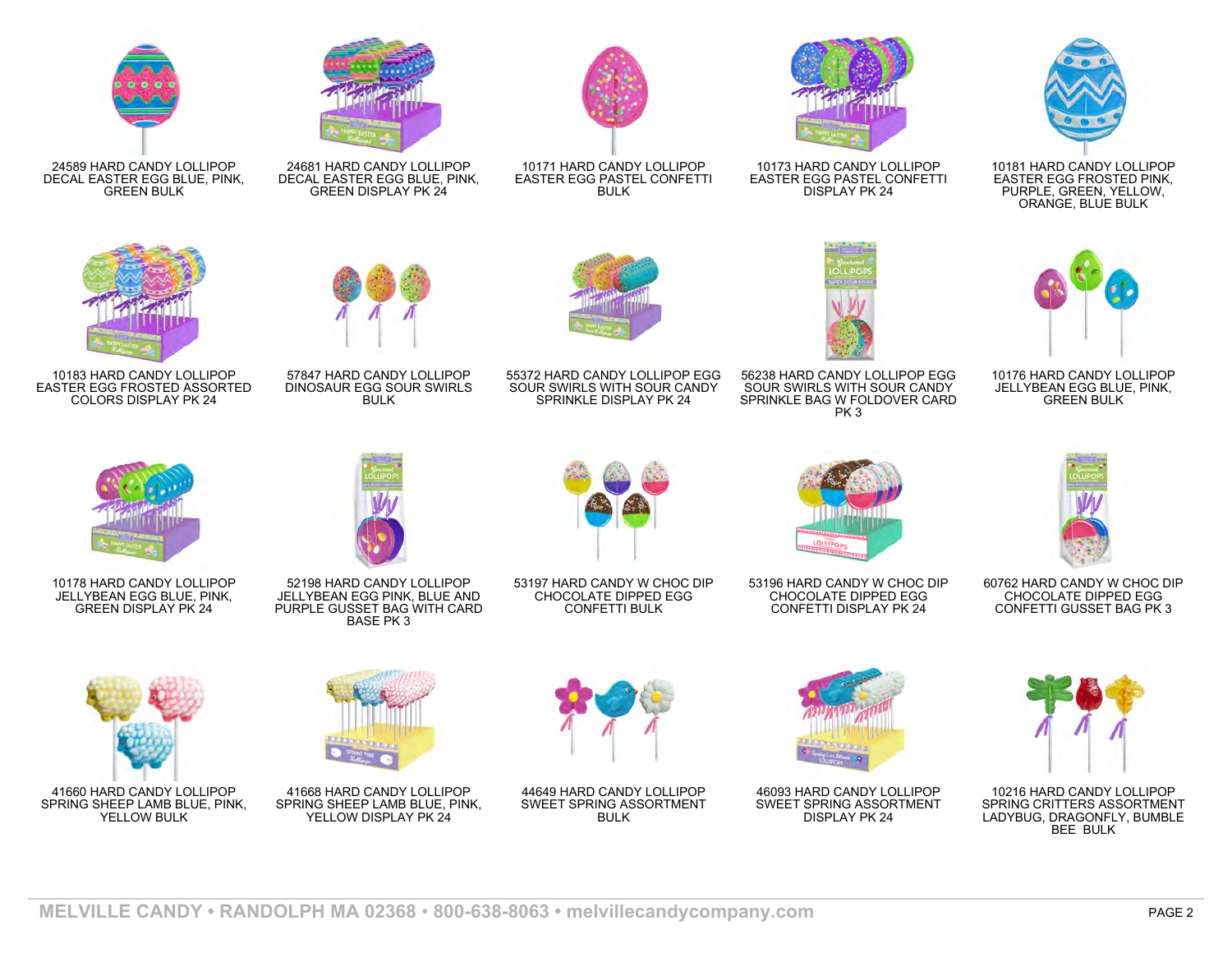

10217 HARD CANDY LOLLIPOP SPRING CRITTERS ASSORTMENT LADYBUG, DRAGONFLY, BUMBLE BEE **DISPLAY** PK 24



10219 HARD CANDY LOLLIPOP SPRING BUTTERFLY CLEAR PINK, BLUE, PURPLE BULK



10220 HARD CANDY LOLLIPOP SPRING BUTTERFLY CLEAR PINK, BLUE, PURPLE DISPLAY PK 24



40049 HARD CANDY LOLLIPOP SANDED BUTTERFLY WITH DECALS BLUE, PURPLE, PINK WITH SANDING SUGAR BULK



40051 HARD CANDY LOLLIPOP SANDED BUTTERFLY WITH DECALS BLUE, PURPLE, PINK WITH SANDING SUGAR DISPLAY PK 24



40462 HARD CANDY LOLLIPOP SPRING BIRDS BLUE, PINK, YELLOW BULK



41071 HARD CANDY LOLLIPOP SPRING BIRDS BLUE, PINK, YELLOW DISPLAY PK 24



61450 HARD CANDY LOLLIPOP SPRING FLOWER ASSORTMENT DAISIES AND TULIP BULK



53719 HARD CANDY LOLLIPOP SPRING FLOWER ASSORTMENT DAISY AND TULIP DISPLAY PK 24



40057 HARD CANDY LOLLIPOP SPRING DAISY ORANGE, PINK, WHITE BULK



40138 HARD CANDY LOLLIPOP SPRING DAISY ORANGE, PINK,

10236 HARD CANDY LOLLIPOP MINI DAISY ASSORTED COLORS BULK



WHITE DISPLAY PK 24



41381 HARD CANDY LOLLIPOP SPRING SIMPLE DAISY PURPLE, BLUE, PINK BULK



41382 HARD CANDY LOLLIPOP SPRING SIMPLE DAISY PURPLE, BLUE, PINK DISPLAY PK 24



12880 HARD CANDY LOLLIPOP SPRING TULIP ASSORTMENT PURPLE, YELLOW, PINK BULK

62599 HARD CANDY LOLLIPOP MINI HONEY DAISY CLOVER BUCKET PK  $\overline{30}$ 



14130 HARD CANDY LOLLIPOP SPRING TULIP ASSORTMENT PURPLE, YELLOW, PINK DISPLAY PK 24



59751 HARD CANDY LOLLIPOP MINI HONEY DAISY CLOVER BAG W FOLDOVER CARD PK 5



10239 HARD CANDY LOLLIPOP MINI DAISY ASSORTED COLORS DISPLAY PK 24

62598 HARD CANDY LOLLIPOP MINI HONEY DAISY CLOVER BULK

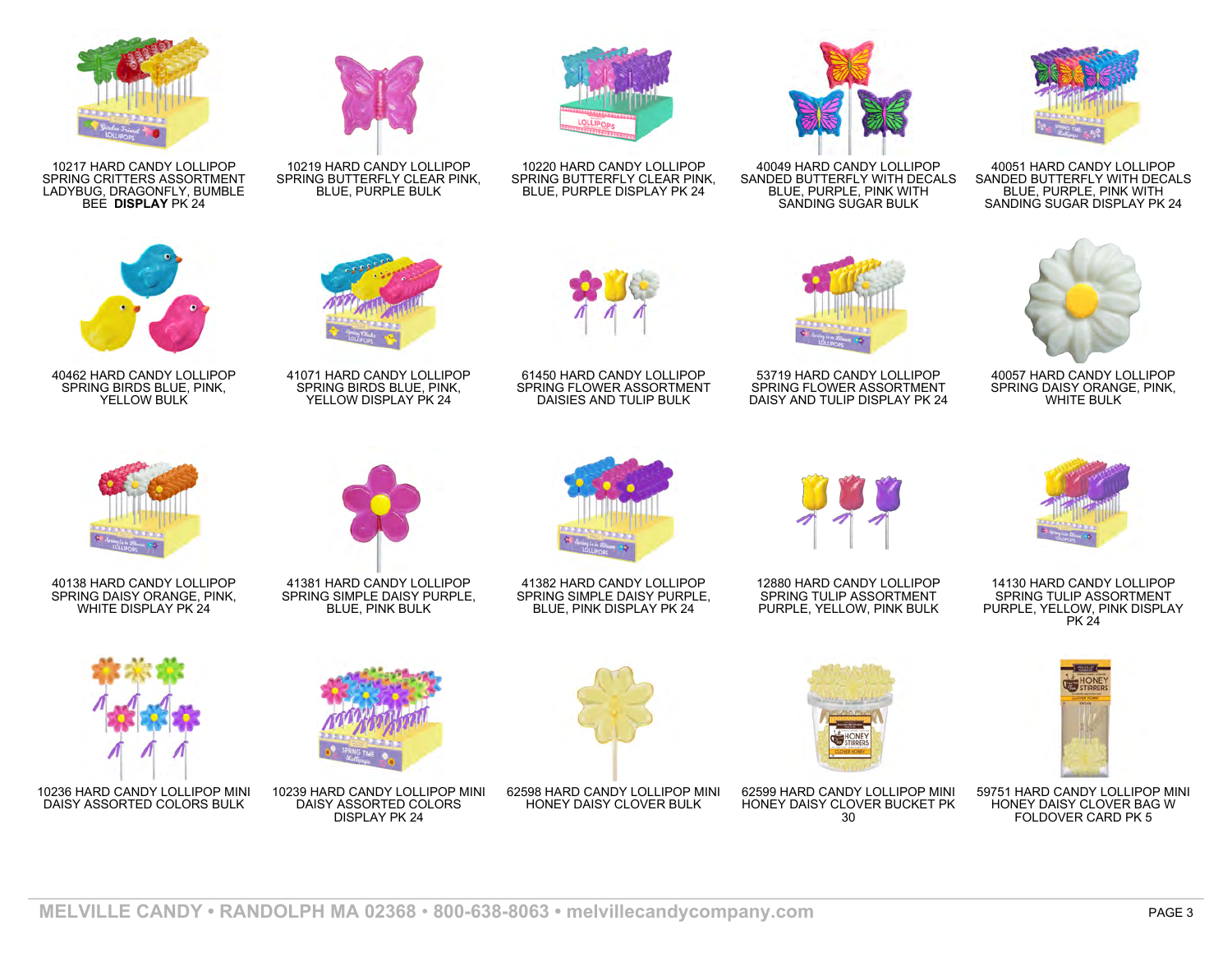





41507 MARSHMALLOW GIANT W CHOC COTTON CANDY CRUNCH WHITE COATING BULK WITH HANG TAG



58665 MARSHMALLOW SHAPE MED W CHOC LARGE BUNNY FACE & LARGE EGG CHICK WHITE & YELLOW COCONUT DISPLAY W HANG TAG PK 12



62732 MARSHMALLOW SHAPE REG W CHOC EGG LARGE 3.5IN X 2.5IN PASTEL CONFETI BULK W HANG TAG



44216 MARSHMALLOW GIANT W CHOC SPRING ASSORTMENT COTTON CANDY CRUNCH, PASTEL CONFETTI, SPRING SPRINKLES BULK WITH HANG TAG



11278 MARSHMALLOW GIANT W CHOC SPRING SPRINKLES WHITE FUDGE DISPLAY W HANG TAG PK 12



60589 MARSHMALLOW GIANT W CHOC GIANT MARSH CHICK YELLOW ACETATE PK 2



44493 MARSHMALLOW GIANT W CHOC SPRING SPRINKLES WHITE FUDGE BULK W HANG TAG



61773 MARSHMALLOW GIANT W CHOC GIANT MARSH CHICK YELLOW & WHITE FUDGE BULK W HANG TAG

42498 MARSHMALLOW GIANT W CHOC PASTEL CONFETTI WHITE COATING DISPLAY WITH HANG TAG PK 12



CHOC GIANT MARSH CHICK YELLOW & WHITE FUDGE DISPLAY W HANG TAG PK 12



11267 MARSHMALLOW GIANT W CHOC PASTEL CONFETTI WHITE COATING BULK WITH HANG TAG



42589 MARSHMALLOW GIANT W CHOC COTTON CANDY CRUNCH WHITE COATING DISPLAY W HANG TAG PK 12



61881 MARSHMALLOW SHAPE MED W CHOC SMALL EASTER BIRD CHICK WITH SPRINKLES BULK W HANG TAG



61444 MARSHMALLOW SHAPE MED W CHOC BUNNY PROFILE BLUE, YELLOW, ORANGE WITH WHITE DRIZZLE AND SHIMMER NEON NONPAREILS BULK W HANG TAG



59816 MARSHMALLOW SHAPE MED W CHOC SMALL EASTER BIRD CHICK WITH SPRINKLES DISPLAY W HANG TAG PK 18

60867 MARSHMALLOW SHAPE MED W CHOC BUNNY PROFILE BLUE, YELLOW, ORANGE WITH WHITE DRIZZLE AND SHIMMER NEON NONPAREILS DISPLAY LONG SIDE FRONT W HANG TAG PK 18



62731 MARSHMALLOW SHAPE MED W CHOC SPRING ASSORTMENT EGG, BUNNY, CARROT BULK W HANG TAG



61880 MARSHMALLOW SHAPE MED W CHOC LARGE BUNNY FACE & LARGE EGG CHICK WHITE & YELLOW COCONUT BULK W HANG



42210 MARSHMALLOW SHAPE MED W CHOC SPRING ASSORTMENT EGG, BUNNY, CARROT DISPLAY W HANG TAG PK 12









TAG

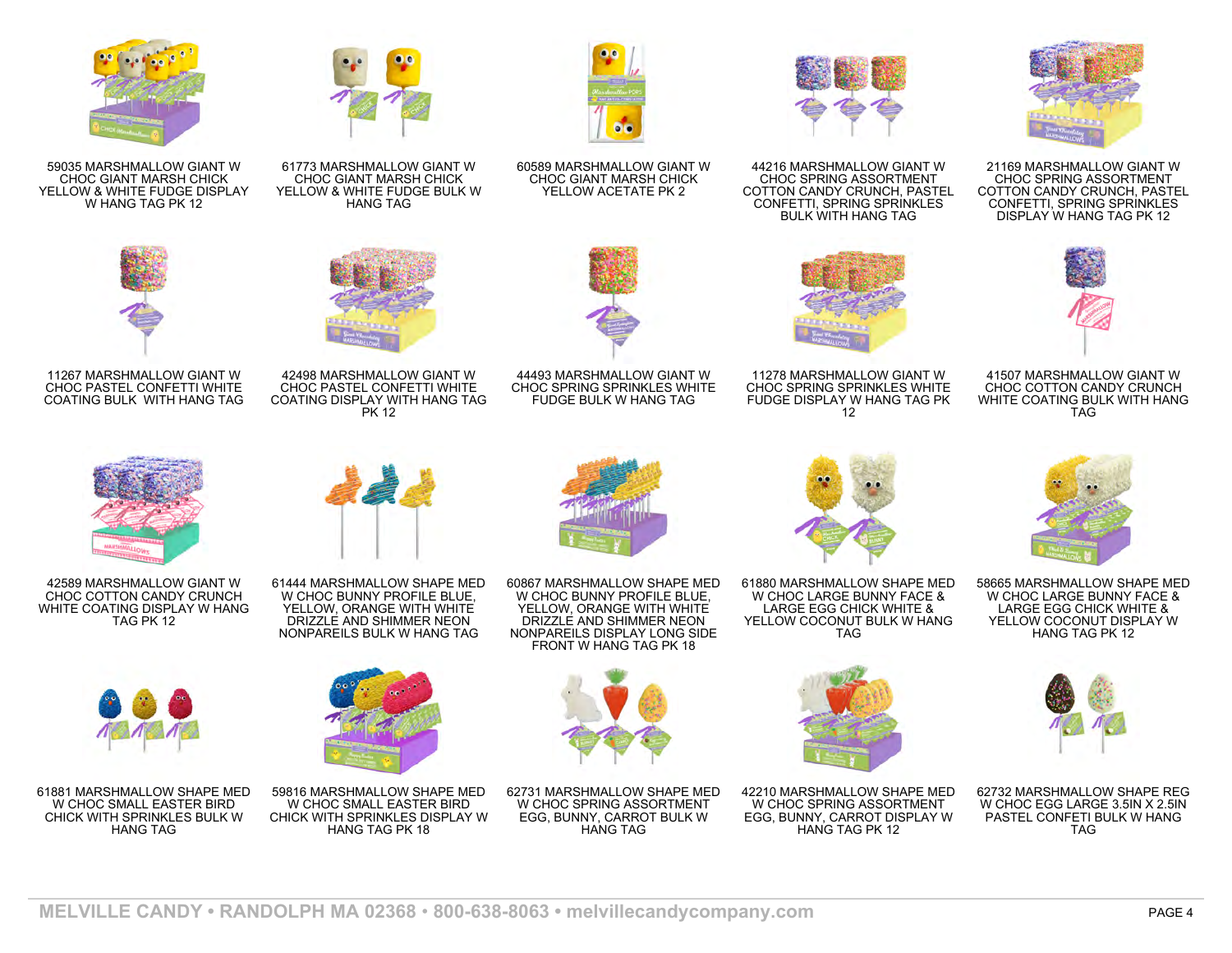

60771 MARSHMALLOW SHAPE MED W CHOC SMALL FLOWER PINK MARSHMALLOW WITH YELLOW/PINK SUGAR, GREEN **MARSHMALLOW WITH BLUE/GREEN** SUGAR GUSSET BAG PK 2



55143 MARSHMALLOW TOPPER PLAIN BUNNY PROFILE WHITE BAG W HEADER CARD PK 4



61500 MARSHMALLOW SHAPE MED W CHOC FLOWER ROUNDED 2.75IN BRIGHT ASSORTMENT BAG W FOLDOVER CARD PK 2

58407 MARSHMALLOW SHAPE MED W CHOC FLOWER ROUNDED 2.75IN BRIGHT ASSORTMENT DISPLAY W HANG TAG PK 18

55932 MARSHMALLOW TOPPER PLAIN BUNNY PROFILE WHITE BAG W HEADER CARD AND PUNCHED HOLE PK 1

60775 MARSHMALLOW TOPPER W TOPPING BUNNY PROFILE WHITE MARSHMALLOW WITH PASTEL CONFETTI BAG W HEADER CARD PK 4







W CHOC FLOWER ROUNDED 2.75IN BRIGHT ASSORTMENT BULK W HANG TAG



58970 MARSHMALLOW SHAPE KABOB BUNNY AND EGG KABOB SHIMMER RAINBOW NONPAREILS DISPLAY W HANG TAG PK 18



55374 MARSHMALLOW TOPPER W TOPPING BUNNY PROFILE NEON NONPAREILS BAG W HEADER CARD PK 4







60774 MARSHMALLOW TOPPER W TOPPING BUNNY PROFILE WHITE

62733 MARSHMALLOW TOPPER W CHOC EGG 2IN X 2.625IN PASTEL CONFETTI, PURPLE, PINK, YELLOW COATING BAG W HEADER CARD IN DISPLAY CADDY PK 1



56302 MARSHMALLOW TOPPER W CHOC EGG 2IN X 2.625IN PASTEL CONFETTI, PURPLE, PINK, YELLOW COATING BAG W HEADER CARD IN DISPLAY CADDY PK 18



CHOC FLOWER ROUNDED 2.75IN WHITE WITH YELLOW CHOCOLATE CENTER BULK W HEADER STICKER

56301 MARSHMALLOW TOPPER W TOPPING ASSORTMENT NONPAREIL EGGS & WHITE BUNNY BAG W HEADER CARD IN DISPLAY CADDY PK 1



62734 MARSHMALLOW TOPPER W TOPPING ASSORTMENT NONPAREIL EGGS & WHITE BUNNY BULK W HEADER STICKER



60800 MARSHMALLOW TOPPER W CHOC FLOWER ROUNDED 2.75IN WHITE WITH YELLOW CHOCOLATE CENTER DISPLAY CADDY W HEADER PK 18



55644 MARSHMALLOW TOPPER W TOPPING EGG 2IN X 2.625IN NEON NONPAREILS BULK W HEADER **STICKER** 









57469 MARSHMALLOW SHAPE REG W CHOC EGG LARGE 3.5IN X 2.5IN PASTEL CONFETI DISPLAY W HANG TAG PK 18

61766 MARSHMALLOW SHAPE KABOB BUNNY AND EGG KABOB SHIMMER RAINBOW NONPAREILS BULK W HANG TAG